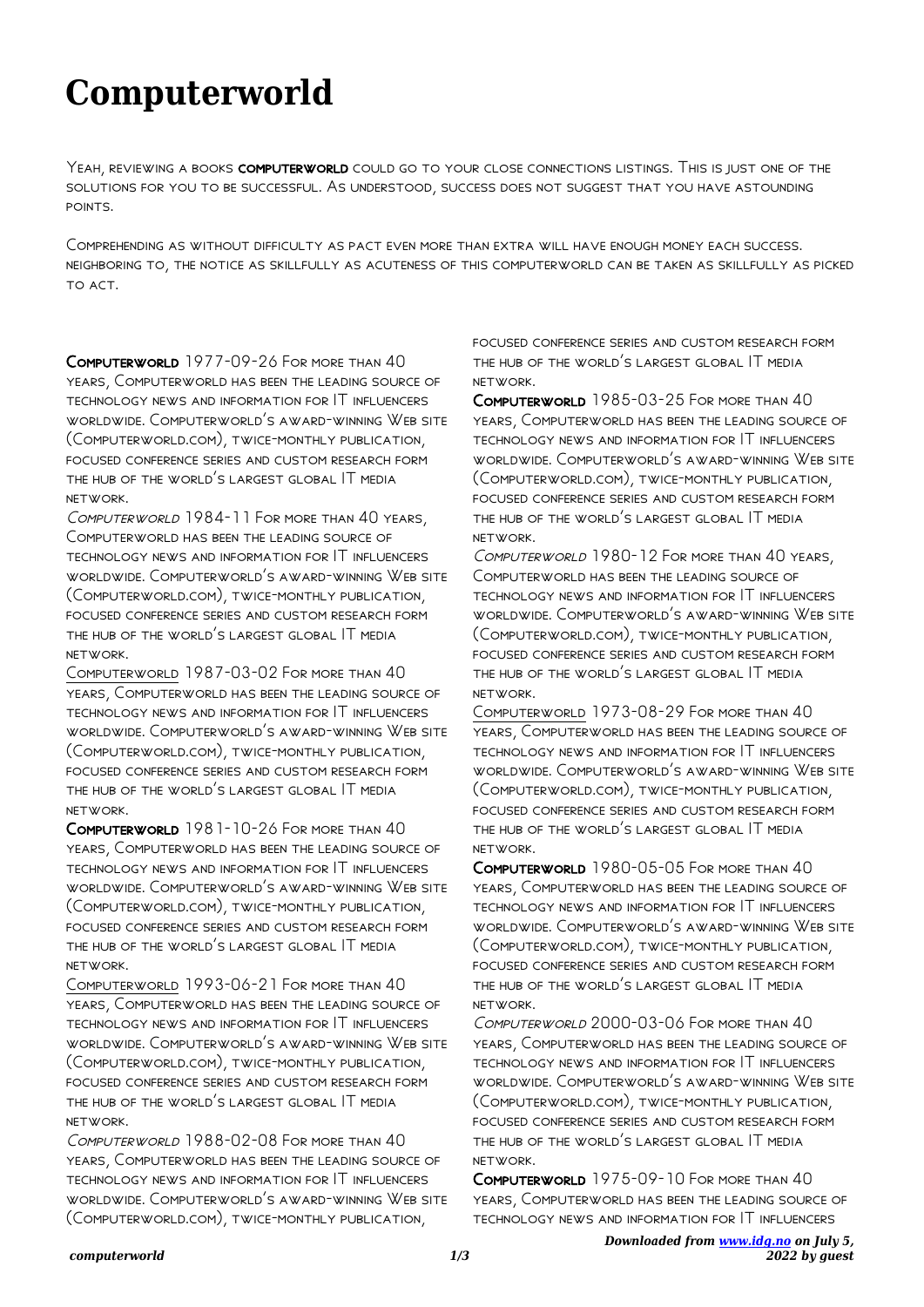worldwide. Computerworld's award-winning Web site (Computerworld.com), twice-monthly publication, focused conference series and custom research form the hub of the world's largest global IT media network.

Computerworld 1993-08-23 For more than 40 years, Computerworld has been the leading source of technology news and information for IT influencers worldwide. Computerworld's award-winning Web site (Computerworld.com), twice-monthly publication, focused conference series and custom research form the hub of the world's largest global IT media network.

Computerworld 1982-06-07 For more than 40 years, Computerworld has been the leading source of technology news and information for IT influencers worldwide. Computerworld's award-winning Web site (Computerworld.com), twice-monthly publication, focused conference series and custom research form the hub of the world's largest global IT media network.

COMPUTERWORLD 2000-05-22 FOR MORE THAN 40 years, Computerworld has been the leading source of technology news and information for IT influencers worldwide. Computerworld's award-winning Web site (Computerworld.com), twice-monthly publication, focused conference series and custom research form the hub of the world's largest global IT media network.

Computerworld 2000-04-03 For more than 40 years, Computerworld has been the leading source of technology news and information for IT influencers worldwide. Computerworld's award-winning Web site (Computerworld.com), twice-monthly publication, focused conference series and custom research form the hub of the world's largest global IT media network.

Computerworld 1998-11-30 For more than 40 years, Computerworld has been the leading source of technology news and information for IT influencers worldwide. Computerworld's award-winning Web site (Computerworld.com), twice-monthly publication, focused conference series and custom research form the hub of the world's largest global IT media network.

Computerworld 1984-12-24 For more than 40 years, Computerworld has been the leading source of technology news and information for IT influencers worldwide. Computerworld's award-winning Web site (Computerworld.com), twice-monthly publication, focused conference series and custom research form the hub of the world's largest global IT media network.

Computerworld 1984-05-21 For more than 40 years, Computerworld has been the leading source of technology news and information for IT influencers worldwide. Computerworld's award-winning Web site (Computerworld.com), twice-monthly publication, focused conference series and custom research form

the hub of the world's largest global IT media network.

COMPUTERWORLD 1985-07-22 FOR MORE THAN 40 years, Computerworld has been the leading source of technology news and information for IT influencers worldwide. Computerworld's award-winning Web site (Computerworld.com), twice-monthly publication, focused conference series and custom research form the hub of the world's largest global IT media network.

Computerworld 1999-08-16 For more than 40 years, Computerworld has been the leading source of technology news and information for IT influencers worldwide. Computerworld's award-winning Web site (Computerworld.com), twice-monthly publication, focused conference series and custom research form the hub of the world's largest global IT media network.

Computerworld 1999-03-15 For more than 40 years, Computerworld has been the leading source of technology news and information for IT influencers worldwide. Computerworld's award-winning Web site (Computerworld.com), twice-monthly publication, focused conference series and custom research form the hub of the world's largest global IT media network.

Computerworld 1996-09-09 For more than 40 years, Computerworld has been the leading source of technology news and information for IT influencers worldwide. Computerworld's award-winning Web site (Computerworld.com), twice-monthly publication, focused conference series and custom research form the hub of the world's largest global IT media network.

COMPUTERWORLD 1983-04-11 FOR MORE THAN 40 years, Computerworld has been the leading source of technology news and information for IT influencers worldwide. Computerworld's award-winning Web site (Computerworld.com), twice-monthly publication, focused conference series and custom research form the hub of the world's largest global IT media network.

Computerworld 1987-04-20 For more than 40 years, Computerworld has been the leading source of technology news and information for IT influencers worldwide. Computerworld's award-winning Web site (Computerworld.com), twice-monthly publication, focused conference series and custom research form the hub of the world's largest global IT media network.

Computerworld Alfred Elton Van Vogt 1983 Computerworld 1985-10-07 For more than 40 years, Computerworld has been the leading source of technology news and information for IT influencers worldwide. Computerworld's award-winning Web site (Computerworld.com), twice-monthly publication, focused conference series and custom research form the hub of the world's largest global IT media network.